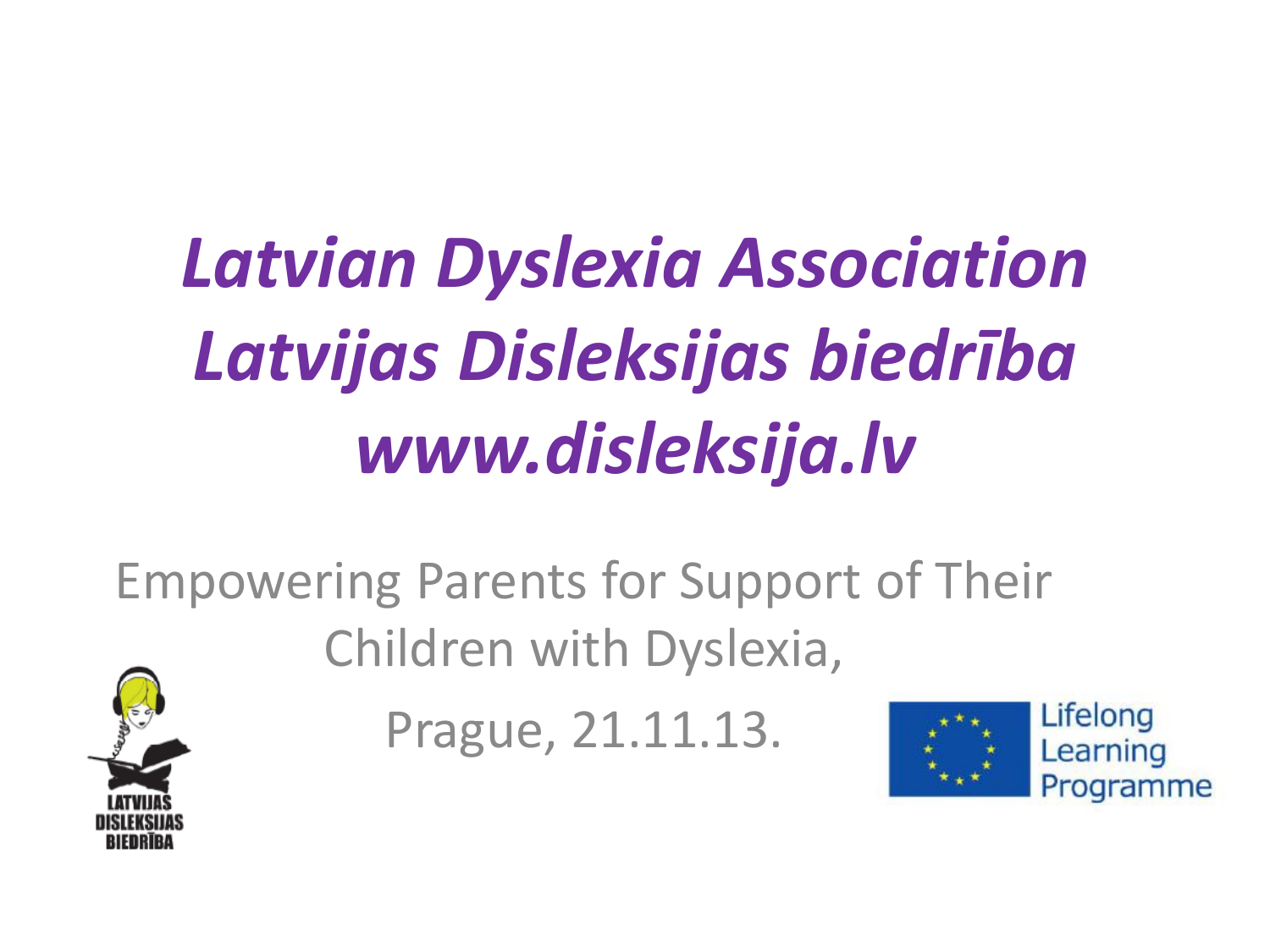#### Latvian Dyslexia Association

- Founded on April 16, 2011.
- Generates its income through membership fees, donations, projects and social entrepreneurship.
- Predecessor association *Pro Futuro*.
	- Started dyslexia awareness and advocacy in 2006.
	- Advocated for accommodation on national tests and exams in 2008, in 2010 – accommodation in centralized exams.
	- *Pro Futuro* is a Global Partner of International Dyslexia Association since 2008 (www.interdys.org).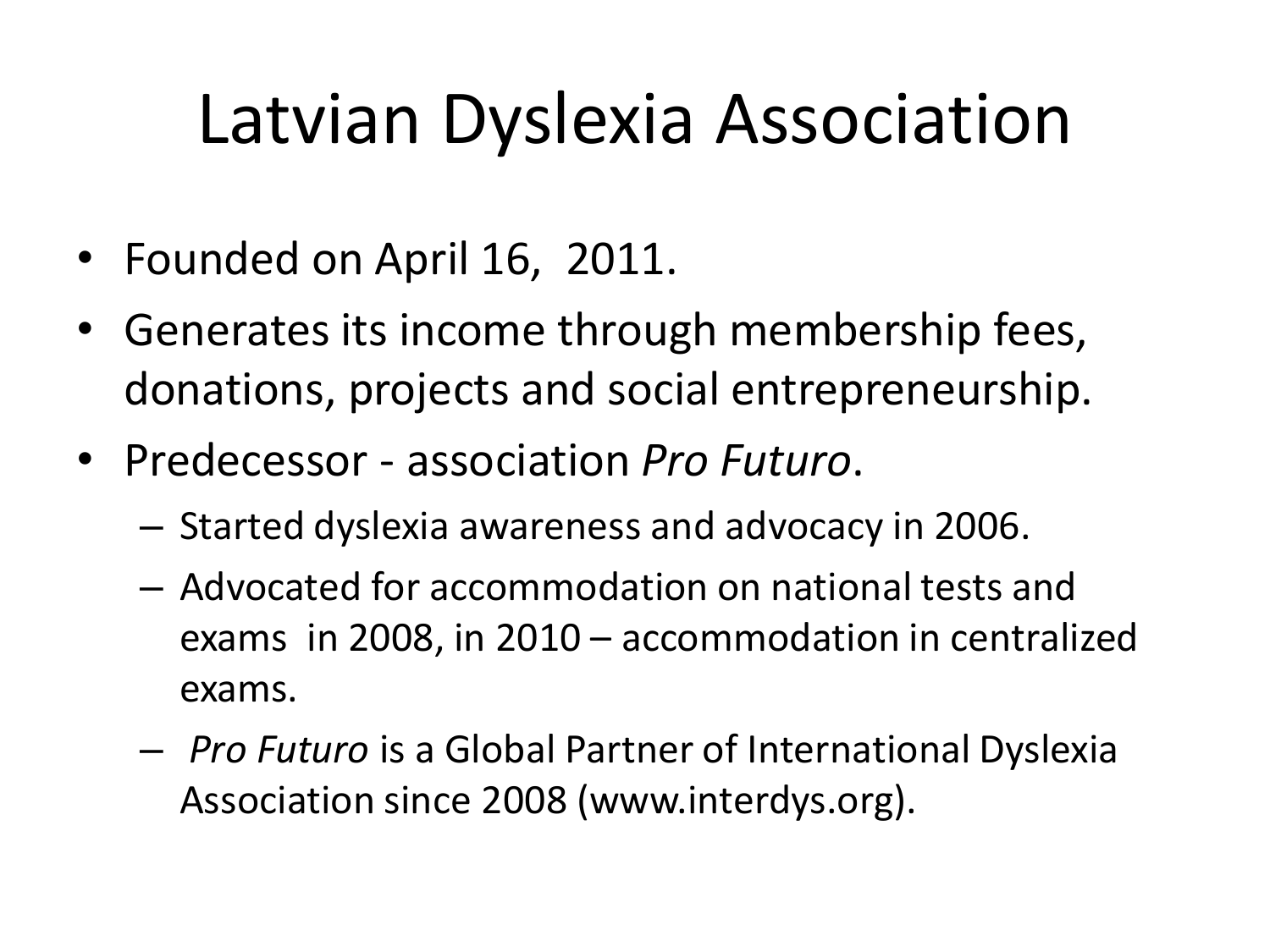#### The aim and tasks

- To improve provision and quality of education for students with dyslexia in Latvia.
- To do advocacy to improve legal base in education.
- To spread information to the public to fight negative stereotypes about people with dyslexia.
- To support and inform parents of students with dyslexia.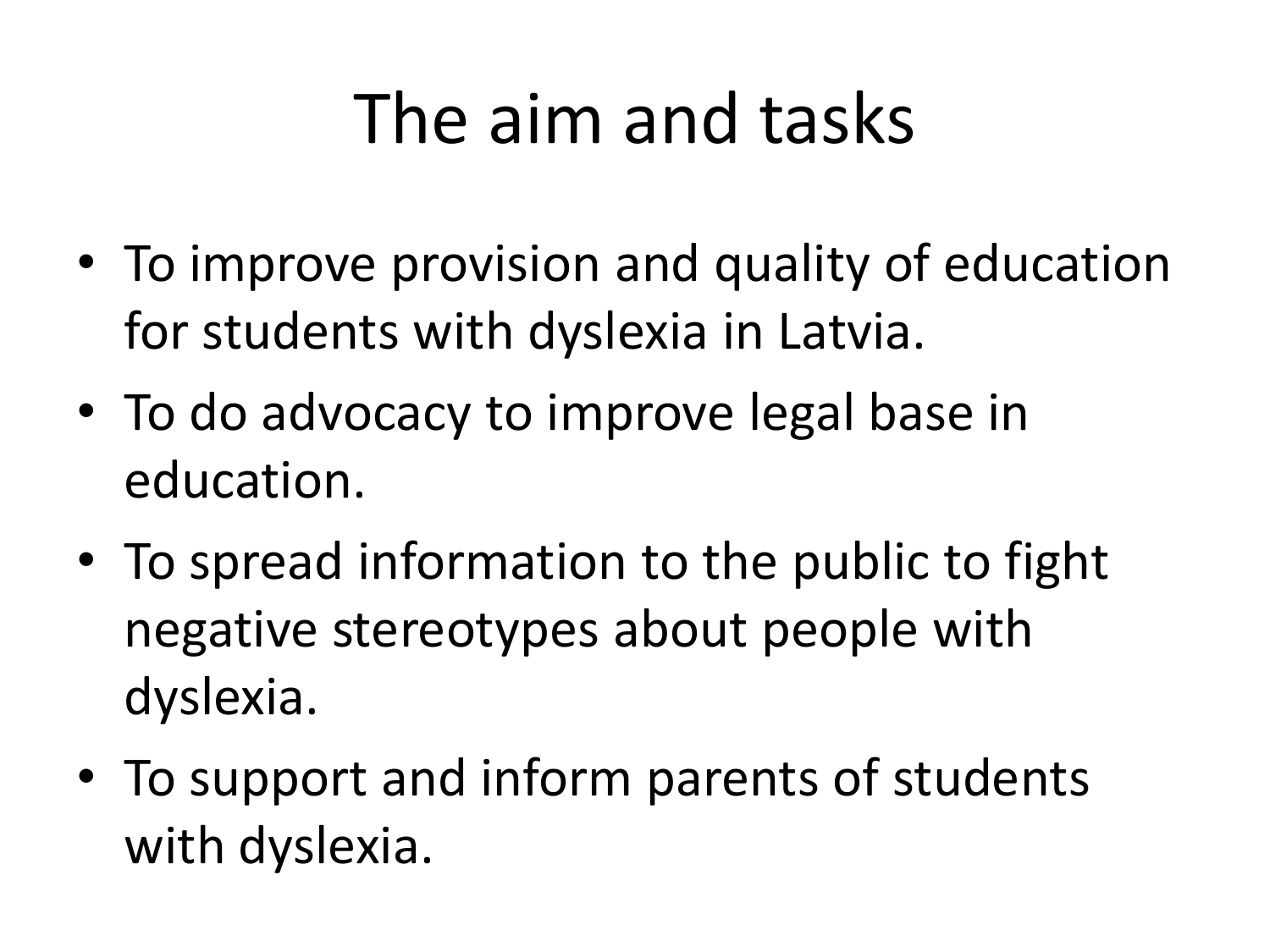#### Activities I

#### • **Advocacy:**

- **-** comments and suggestions to laws and regulations;
- comments to policy documents and EU Structural Fund planning documents.
- **Activities for students with dyslexia.**
- **International cooperation with other dyslexia organizations and specialists.**
- **Teacher and parent training:**

– Seminars on dyslexia, reading instruction and ICT.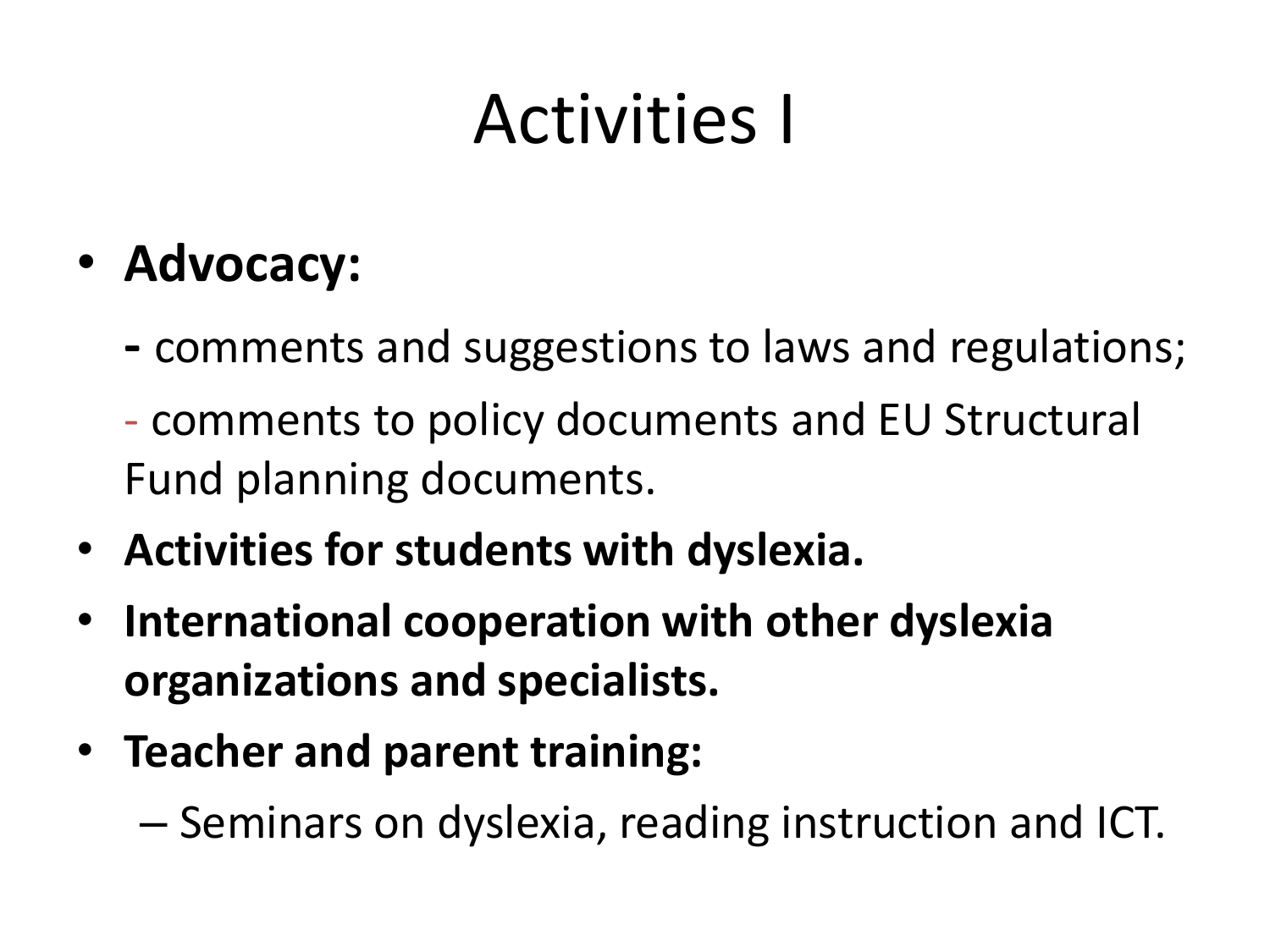### Activities II

- **Awareness raising about dyslexia:**
	- Web page [www.disleksija.lv](http://www.disleksija.lv/) general and advocacycy information.
	- Publications in national press.
	- Produced several short videos, a substantial one about the status of dyslexia in Latvia (2013) http://www.youtube.com/watch?v=IDnC4thOZds .
	- Individual consultations of parents.
	- Facebook and Twitter accounts.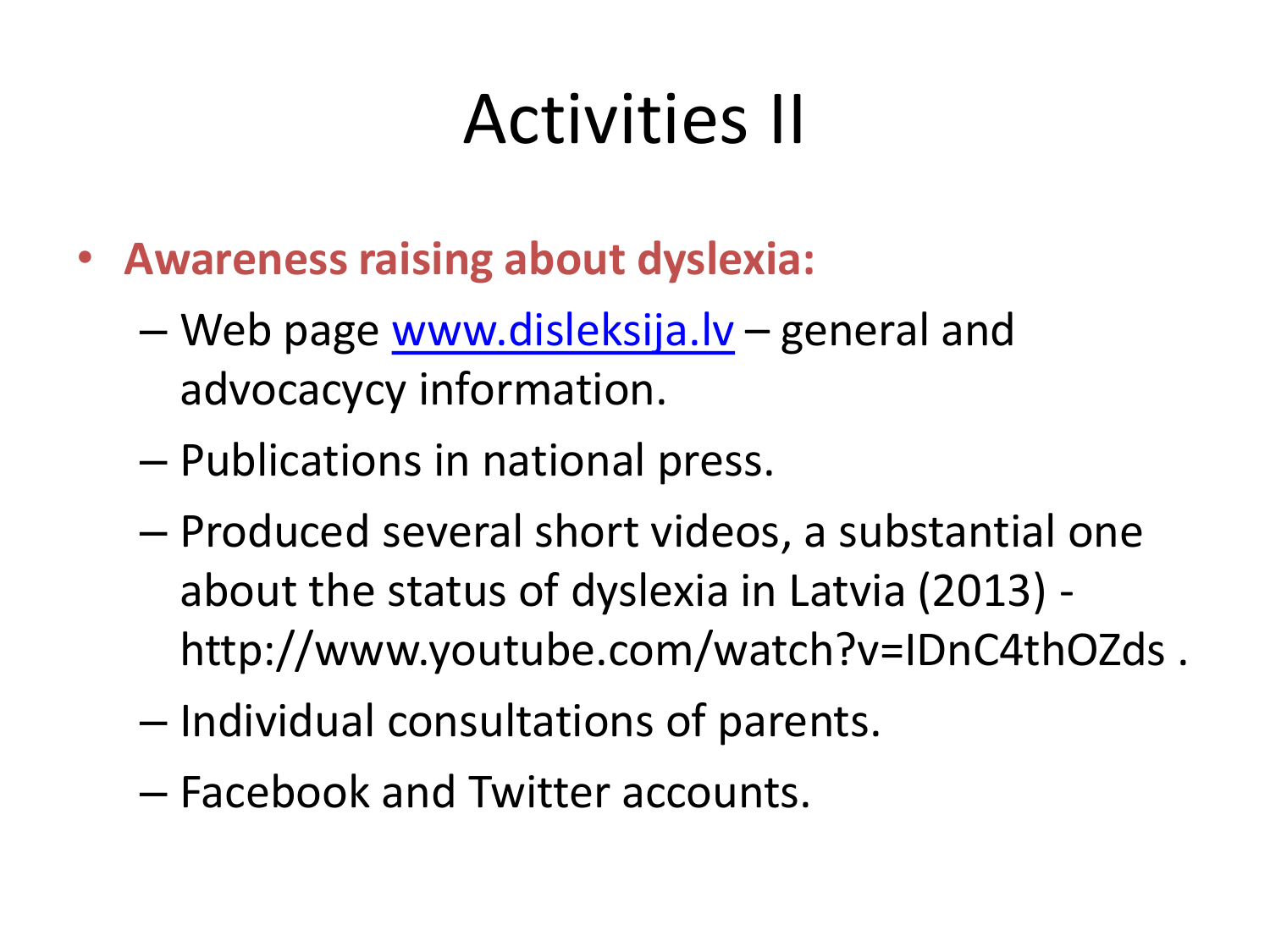### Status of Dyslexia I

- No clear, precise, test based diagnosis of dyslexia. Every specialist diagnosis dyslexia based on his belief not normed tests.
- Assessment is done by a pedagogical medical commission, but the commission does not give diagnosis but a special education program code thus parents even do not know what precise special need is and what is the best educational service for their child.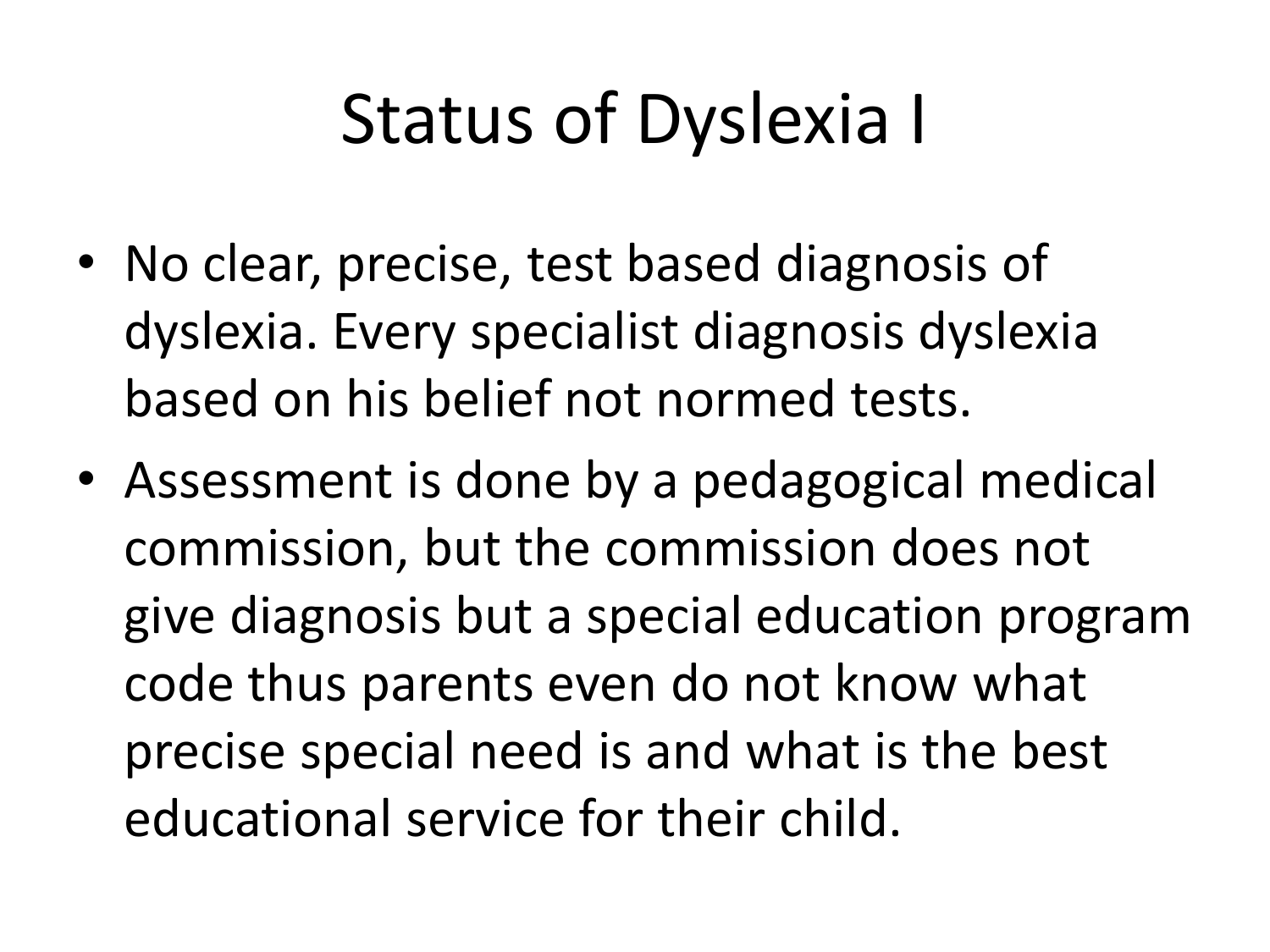# Status of Dyslexia II

- The Education Law does not stipulate that the decision of the commission is binding – the school, may choose to provide the needed service or not.
- Frequency since there is no clear diagnosis of dyslexia, there is no clear consensus how many people have it:
	- Some specialists claim that it is 1% of the population or 2000 students currently at schools but this claim is not actual testing just speculation;
	- Even if theoretically there are 2000 students with dyslexia, they are not identified and/or do not get any service.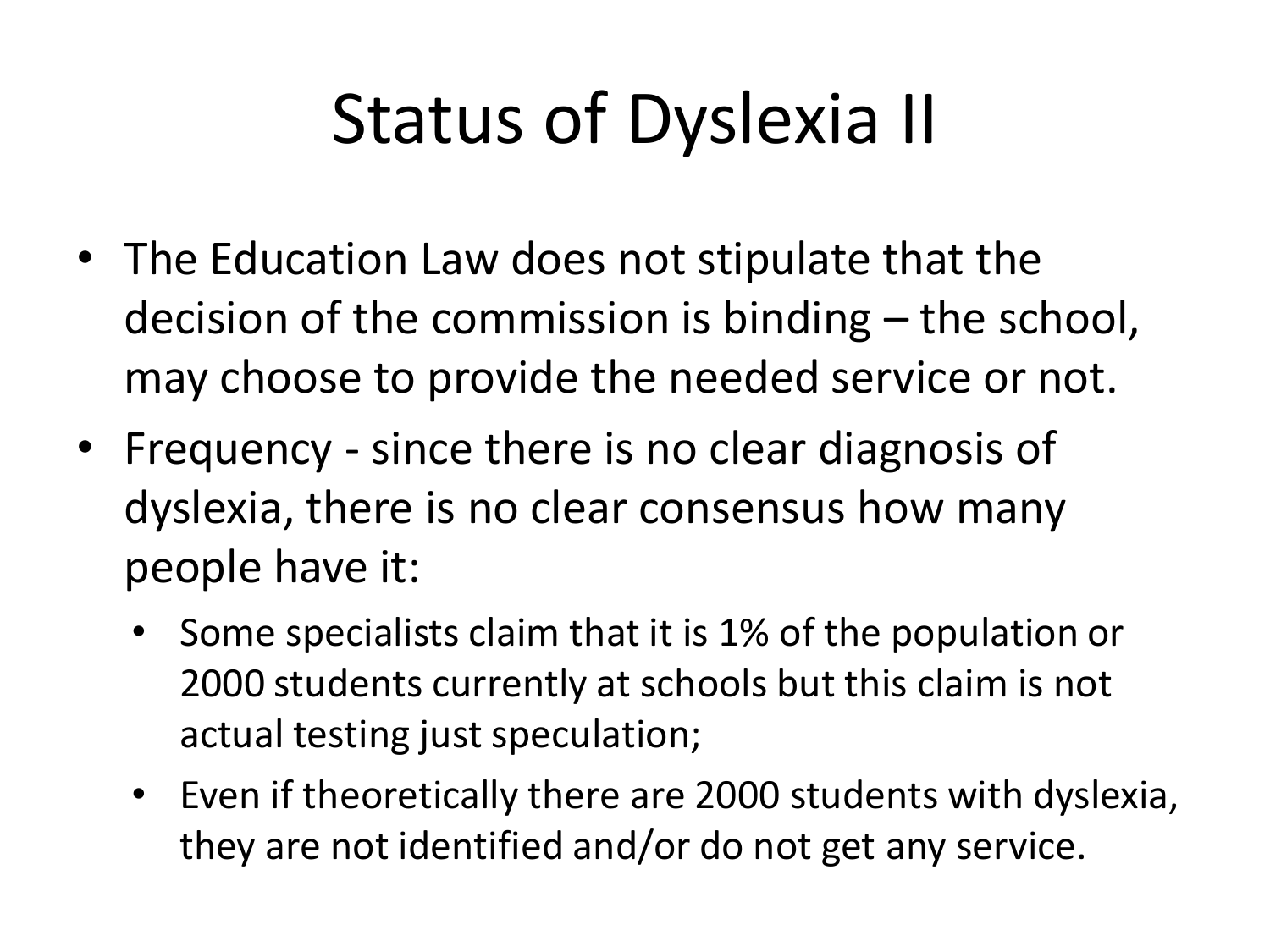# Status of Dyslexia III

- No child based intervention and accommodation prescribed special programs are used in Latvia:
	- There are 8 special needs programs used.
	- Children with dyslexia learn either in learning disability or language problem programs.
	- It is not clear how they are assigned to these 2 programs.
- Children who get the special code for language problem program have to study one year extra in elementary school (10 years instead of 9).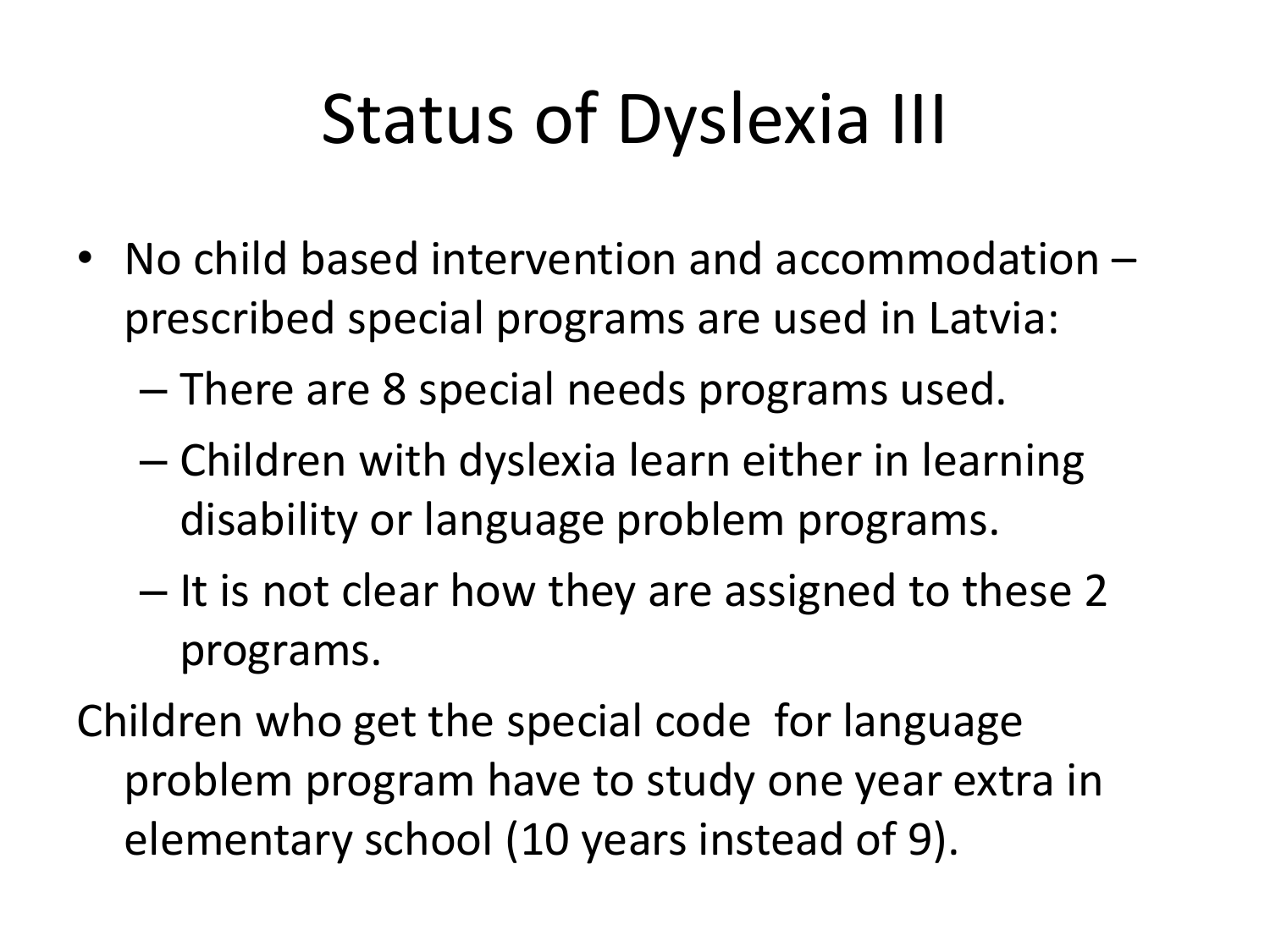# Status of Dyslexia IV

- No continuity or mobility of service if a child changes school, the special needs service does not follow him.
- No use of information and communication technology (ICT), assistive technology and digital tests – all help with studies and reading long texts depends on child's persistence and parents' support.
- Children with dyslexia are often retained (even 3 and 4 years in the same class) or degraded from a higher grade (from 4th to 1st).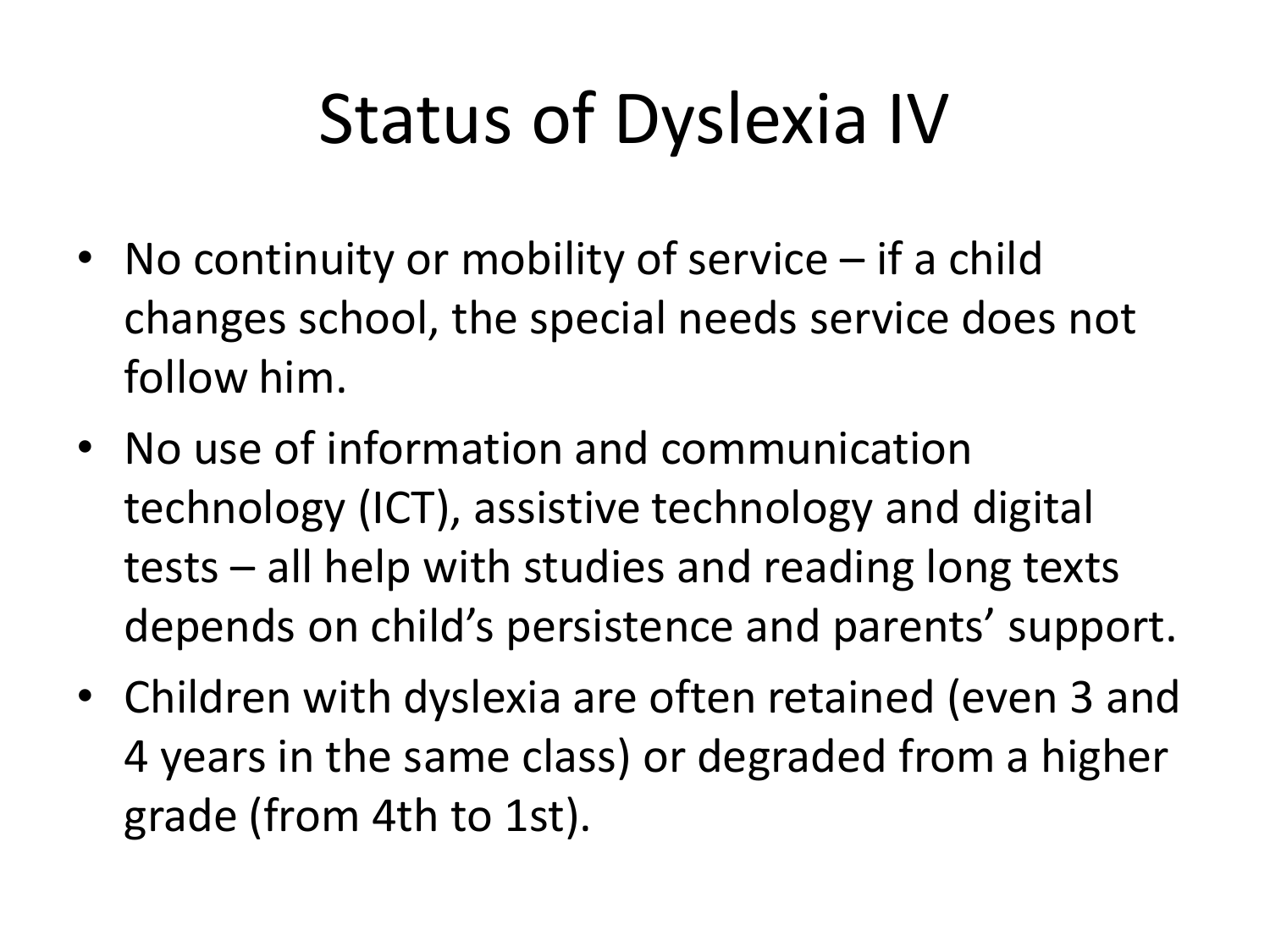# Stigma officialized I

- All learning disabilities in Latvia are associated with "lowered intellect" (IQ 70-90) thus claiming that you have dyslexia means acknowledging that you are below average intelligence.
- Help sometimes is worse than life without it:
	- A student with dyslexia may get extra help only in a special class where students with lower general abilities and other problems (social, behaviour) are concentrated and the help often is worse than life without it.